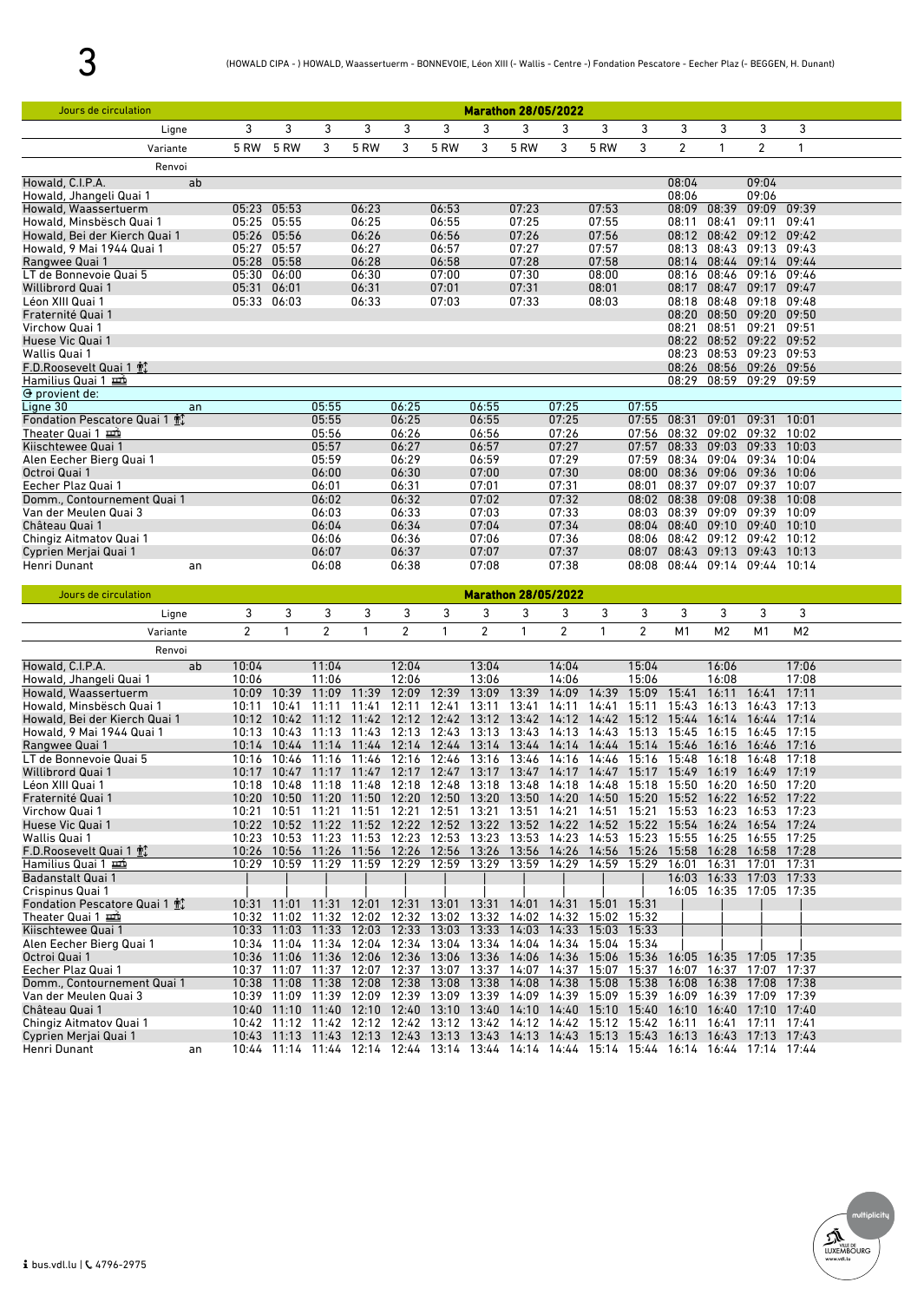| Jours de circulation                    |          |       |                   |                |                |                |       |       |                | <b>Marathon 28/05/2022</b> |                |       |                |       |                |       |
|-----------------------------------------|----------|-------|-------------------|----------------|----------------|----------------|-------|-------|----------------|----------------------------|----------------|-------|----------------|-------|----------------|-------|
|                                         | Ligne    | 3     | 3                 | 3              | 3              | 3              | 3     | 3     | 3              | 3                          | 3              | 3     | 3              | 3     | 3              | 3     |
|                                         | Variante | M1    | M <sub>2</sub>    | M <sub>1</sub> | M <sub>5</sub> | M <sub>3</sub> | M4    | M4    | M <sub>3</sub> | M4                         | M <sub>3</sub> | M4    | M <sub>3</sub> | M4    | M <sub>3</sub> | M4    |
|                                         | Renvoi   |       |                   |                |                |                |       |       |                |                            |                |       |                |       |                |       |
| Howald, C.I.P.A.                        | ab       |       | 18:06             |                | 19:09          |                |       |       |                |                            |                |       |                |       |                |       |
| Howald, Jhangeli Quai 1                 |          |       | 18:08             |                | 19:10          |                |       |       |                |                            |                |       |                |       |                |       |
| Howald, Waassertuerm                    |          | 17:41 | 18:11             | 18:41          | 19:13          |                | 19:44 | 20:03 |                | 20:23                      |                | 20:53 |                | 21:23 |                | 21:53 |
| Howald, Minsbësch Quai 1                |          | 17:43 | 18:13             | 18:43          | 19:15          |                | 19:46 | 20:05 |                | 20:25                      |                | 20:55 |                | 21:25 |                | 21:55 |
| Howald, Bei der Kierch Quai 1           |          | 17:44 | 18:14             | 18:44          | 19:16          |                | 19:47 | 20:06 |                | 20:26                      |                | 20:56 |                | 21:26 |                | 21:56 |
| Howald, 9 Mai 1944 Quai 1               |          | 17:45 | 18:15             | 18:45          | 19:17          |                | 19:48 | 20:07 |                | 20:27                      |                | 20:57 |                | 21:27 |                | 21:57 |
| Rangwee Quai 1                          |          | 17:46 | 18:16             | 18:46          | 19:18          |                | 19:49 | 20:08 |                | 20:28                      |                | 20:58 |                | 21:28 |                | 21:58 |
| LT de Bonnevoie Quai 5                  |          | 17:48 | 18:18             | 18:48          | 19:20          |                | 19:51 | 20:10 |                | 20:30                      |                | 21:00 |                | 21:30 |                | 22:00 |
| <b>Willibrord Quai 1</b>                |          | 17:49 | 18:19             | 18:49          | 19:21          |                | 19:52 | 20:11 |                | 20:31                      |                | 21:01 |                | 21:31 |                | 22:01 |
| Léon XIII Quai 1                        |          | 17:50 | 18:20             | 18:50          | 19:23          |                | 19:53 | 20:12 |                | 20:32                      |                | 21:02 |                | 21:32 |                | 22:02 |
| Fraternité Quai 1                       |          | 17:52 | 18:22             | 18:52          | 19:24          |                | 19:55 | 20:14 |                | 20:34                      |                | 21:04 |                | 21:34 |                | 22:04 |
| Virchow Quai 1                          |          | 17:53 | 18:23             | 18:53          | 19:25          |                | 19:55 | 20:14 |                | 20:34                      |                | 21:04 |                | 21:34 |                | 22:04 |
| Huese Vic Quai 1                        |          |       | 17:54 18:24       | 18:54          | 19:26          |                | 19:56 | 20:15 |                | 20:35                      |                | 21:05 |                | 21:35 |                | 22:05 |
| Gare Rocade Quai 2                      |          |       |                   |                | 19:27          |                | 19:57 | 20:16 |                | 20:36                      |                | 21:06 |                | 21:36 |                | 22:06 |
| Gare Centrale / rue de Hollerich Quai 2 |          |       |                   |                | 19:31          |                | 20:01 | 20:20 |                | 20:40                      |                | 21:10 |                | 21:40 |                | 22:10 |
| continue vers $\Theta$ :                |          |       |                   |                |                |                |       |       |                |                            |                |       |                |       |                |       |
| Ligne 4                                 | ab       |       |                   |                | 19:32          |                | 20:02 | 20:21 |                | 20:41                      |                | 21:11 |                | 21:41 |                | 22:11 |
| Wallis Quai 1                           |          | 17:55 | 18:25             | 18:55          |                |                |       |       |                |                            |                |       |                |       |                |       |
| F.D.Roosevelt Quai 1 配                  |          | 17:58 | 18:28             | 18:58          |                |                |       |       |                |                            |                |       |                |       |                |       |
| Hamilius Quai 1                         |          | 18:01 | 18:31             | 19:01          |                |                |       |       |                |                            |                |       |                |       |                |       |
| <b>Badanstalt Quai 1</b>                |          | 18:03 | 18:33 19:03       |                |                |                |       |       |                |                            |                |       |                |       |                |       |
| <b>Badanstalt Quai 3</b>                |          |       |                   |                |                | 19:33          |       |       | 20:03          |                            | 20:33          |       | 20:55          |       | 21:25          |       |
| Crispinus Quai 1                        |          | 18:05 | 18:35             | 19:05          |                | 19:35          |       |       | 20:05          |                            | 20:35          |       | 20:56          |       | 21:26          |       |
| Octroi Quai 1                           |          | 18:05 | 18:35             | 19:05          |                | 19:35          |       |       | 20:05          |                            | 20:35          |       | 20:57          |       | 21:27          |       |
| Eecher Plaz Quai 1                      |          | 18:07 | 18:37             | 19:07          |                | 19:36          |       |       | 20:06          |                            | 20:36          |       | 20:58          |       | 21:28          |       |
| Domm., Contournement Quai 1             |          | 18:08 | 18:38             | 19:08          |                | 19:38          |       |       | 20:08          |                            | 20:38          |       | 20:59          |       | 21:29          |       |
| Van der Meulen Quai 3                   |          | 18:09 | 18:39             | 19:09          |                | 19:39          |       |       | 20:09          |                            | 20:39          |       | 21:00          |       | 21:30          |       |
| Château Quai 1                          |          | 18:10 | 18:40             | 19:10          |                | 19:40          |       |       | 20:10          |                            | 20:40          |       | 21:01          |       | 21:31          |       |
| Chingiz Aitmatov Quai 1                 |          | 18:11 | 18:41             | 19:11          |                | 19:41          |       |       | 20:11          |                            | 20:41          |       | 21:03          |       | 21:33          |       |
| Cyprien Merjai Quai 1                   |          | 18:13 | 18:43             | 19:13          |                | 19:43          |       |       | 20:13          |                            | 20:43          |       | 21:04          |       | 21:34          |       |
| Henri Dunant                            | an       |       | 18:14 18:44 19:14 |                |                | 19:44          |       |       | 20:14          |                            | 20:44          |       | 21:05          |       | 21:35          |       |

| Jours de circulation                    |          |                |       | <b>Marathon 28/05/2022</b> |       |                |             |       |
|-----------------------------------------|----------|----------------|-------|----------------------------|-------|----------------|-------------|-------|
|                                         | Ligne    | 3              | 3     | 3                          | 3     | 3              | 3           | 3     |
|                                         | Variante | M <sub>3</sub> | M4    | M <sub>3</sub>             | M4    | M <sub>3</sub> | M4          | M4    |
|                                         | Renvoi   |                |       |                            |       |                |             |       |
| Howald, Waassertuerm                    | ab       |                | 22:23 |                            | 22:53 |                | 23:23 23:53 |       |
| Howald, Minsbësch Quai 1                |          |                | 22:25 |                            | 22:55 |                | 23:25 23:55 |       |
| Howald, Bei der Kierch Quai 1           |          |                | 22:26 |                            | 22:56 |                | 23:26 23:56 |       |
| Howald, 9 Mai 1944 Quai 1               |          |                | 22:27 |                            | 22:57 |                | 23:27 23:57 |       |
| Rangwee Quai 1                          |          |                | 22:28 |                            | 22:58 |                | 23:28       | 23:58 |
| LT de Bonnevoie Quai 5                  |          |                | 22:30 |                            | 23:00 |                | 23:30       | 00:00 |
| <b>Willibrord Quai 1</b>                |          |                | 22:31 |                            | 23:01 |                | 23:31       | 00:01 |
| Léon XIII Quai 1                        |          |                | 22:32 |                            | 23:02 |                | 23:32       | 00:02 |
| Fraternité Quai 1                       |          |                | 22:34 |                            | 23:04 |                | 23:34 00:04 |       |
| Virchow Quai 1                          |          |                | 22:34 |                            | 23:04 |                | 23:34 00:04 |       |
| Huese Vic Quai 1                        |          |                | 22:35 |                            | 23:05 |                | 23:35 00:05 |       |
| Gare Rocade Quai 2                      |          |                | 22:36 |                            | 23:06 |                | 23:36 00:06 |       |
| Gare Centrale / rue de Hollerich Quai 2 |          |                | 22:40 |                            | 23:10 |                | 23:40       | 00:10 |
| continue vers $\Theta$ :                |          |                |       |                            |       |                |             |       |
| Ligne 4                                 | ab       |                | 22:41 |                            | 23:11 |                | 23:41       | 00:11 |
| <b>Badanstalt Quai 3</b>                |          | 21:55          |       | 22:25                      |       | 22:55          |             |       |
| Crispinus Quai 1                        |          | 21:56          |       | 22:26                      |       | 22:56          |             |       |
| Octroi Quai 1                           |          | 21:57          |       | 22:27                      |       | 22:57          |             |       |
| Eecher Plaz Quai 1                      |          | 21:58          |       | 22:28                      |       | 22:58          |             |       |
| Domm., Contournement Quai 1             |          | 21:59          |       | 22:29                      |       | 22:59          |             |       |
| Van der Meulen Quai 3                   |          | 22:00          |       | 22:30                      |       | 23:00          |             |       |
| Château Quai 1                          |          | 22:01          |       | 22:31                      |       | 23:01          |             |       |
| Chingiz Aitmatov Quai 1                 |          | 22:03          |       | 22:33                      |       | 23:03          |             |       |
| Cyprien Merjai Quai 1                   |          | 22:04          |       | 22:34                      |       | 23:04          |             |       |
| Henri Dunant                            | an       | 22:05          |       | 22:35                      |       | 23:05          |             |       |

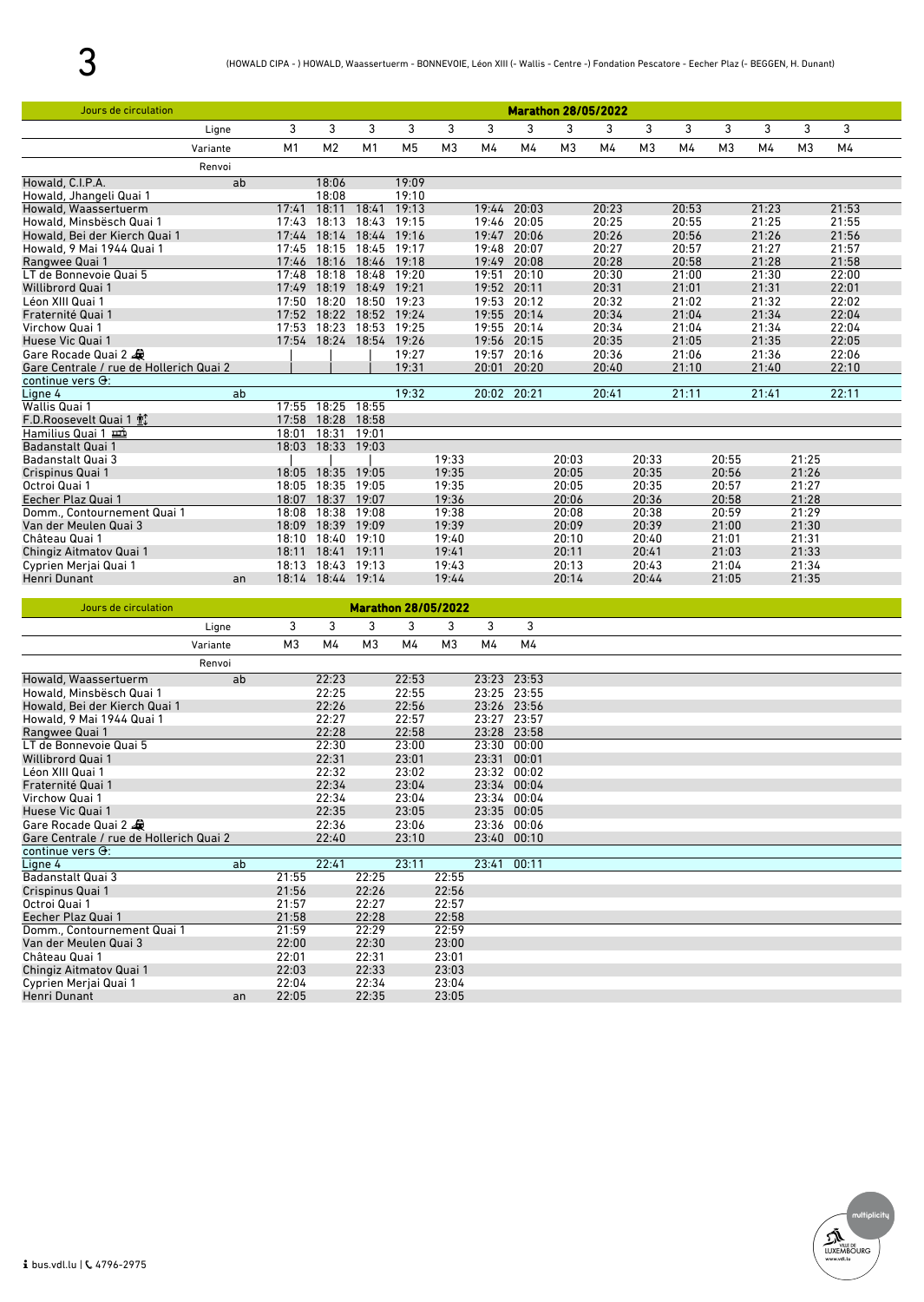| Jours de circulation          |       |       |       |       |       |       | <b>Marathon 28/05/2022</b> |       |       |       |             |                   |             |             |                |  |
|-------------------------------|-------|-------|-------|-------|-------|-------|----------------------------|-------|-------|-------|-------------|-------------------|-------------|-------------|----------------|--|
| Ligne                         | 3     | 3     | 3     | 3     | 3     | 3     | 3                          | 3     | 3     | 3     | 3           | 3                 | 3           | 3           | 3              |  |
| Variante                      | 5 RW  | 3     | 5_RW  | 3     | 5 RW  | 3     | 5_RW                       | 3     | 6_RW  | 5_RW  | 2           | 1                 | 2           | 1           | $\overline{2}$ |  |
| Renvoi                        |       |       |       |       |       |       |                            |       |       |       |             |                   |             |             |                |  |
| Henri Dunant                  | ab    | 05:56 |       | 06:26 |       | 06:56 |                            | 07:26 |       |       | 08:13 08:43 |                   | 09:13       | 09:43       | 10:13          |  |
| Cyprien Meriai Quai 2         |       | 05:57 |       | 06:27 |       | 06:57 |                            | 07:27 |       |       | 08:14 08:44 |                   | 09:14       | 09:44       | 10:14          |  |
| Chingiz Aitmatov Quai 2       |       | 05:58 |       | 06:28 |       | 06:58 |                            | 07:28 |       |       | 08:15       | 08:45             | 09:15       | 09:45       | 10:15          |  |
| Château Quai 2                |       | 05:59 |       | 06:29 |       | 06:59 |                            | 07:29 |       |       | 08:17       | 08:47             | 09:17       | 09:47       | 10:17          |  |
| Van der Meulen Quai 4         |       | 06:00 |       | 06:30 |       | 07:00 |                            | 07:30 |       |       | 08:18       | 08:48             | 09:18       | 09:48       | 10:18          |  |
| Domm., Contournement Quai 2   |       | 06:01 |       | 06:31 |       | 07:01 |                            | 07:31 |       |       | 08:18       | 08:48             | 09:18       | 09:48       | 10:18          |  |
| Eecher Plaz Quai 3            |       | 06:03 |       | 06:33 |       | 07:03 |                            | 07:33 |       |       | 08:21       | 08:51             | 09:21       | 09:51       | 10:21          |  |
| Octroi Quai 2                 |       | 06:04 |       | 06:34 |       | 07:04 |                            | 07:34 |       |       | 08:22       | 08:52             | 09:22       | 09:52       | 10:22          |  |
| Alen Eecher Bierg Quai 2      |       | 06:06 |       | 06:36 |       | 07:06 |                            | 07:36 |       |       | 08:23       | 08:53 09:23       |             | 09:53 10:23 |                |  |
| Kiischtewee Quai 2            |       | 06:07 |       | 06:37 |       | 07:07 |                            | 07:37 |       |       |             | 08:24 08:54 09:24 |             | 09:54 10:24 |                |  |
| Theater Quai 2                |       | 06:08 |       | 06:38 |       | 07:08 |                            | 07:38 |       |       | 08:25       | 08:55             | 09:25 09:55 |             | 10:25          |  |
| Fondation Pescatore Quai 2 帕  |       | 06:10 |       | 06:40 |       | 07:10 |                            | 07:40 |       |       | 08:27       | 08:57             | 09:27       | 09:57 10:27 |                |  |
| continue vers $\Theta$ :      |       |       |       |       |       |       |                            |       |       |       |             |                   |             |             |                |  |
| Ligne 30                      | ab    | 06:10 |       | 06:40 |       | 07:10 |                            | 07:40 |       |       |             |                   |             |             |                |  |
| Hamilius Quai 2               |       |       |       |       |       |       |                            |       |       |       | 08:31       | 09:01             | 09:31       | 10:01       | 10:31          |  |
| F.D.Roosevelt Quai 2 配        |       |       |       |       |       |       |                            |       |       |       | 08:34       | 09:04             | 09:34       | 10:04       | 10:34          |  |
| <b>Wallis Quai 2</b>          |       |       |       |       |       |       |                            |       |       |       | 08:37       | 09:07             | 09:37       | 10:07       | 10:37          |  |
| Huese Vic Quai 2              |       |       |       |       |       |       |                            |       |       |       | 08:38       | 09:08             | 09:38       | 10:08       | 10:38          |  |
| Virchow Quai 2                |       |       |       |       |       |       |                            |       |       |       | 08:39       | 09:09             | 09:39       | 10:09       | 10:39          |  |
| Fraternité Quai 2             |       |       |       |       |       |       |                            |       |       |       | 08:40       | 09:10             | 09:40       | 10:10       | 10:40          |  |
| Léon XIII Quai 2              | 05:35 |       | 06:05 |       | 06:35 |       | 07:05                      |       | 07:35 | 08:05 | 08:41       | 09:11             | 09:41       | 10:11       | 10:41          |  |
| <b>Willibrord Quai 2</b>      | 05:36 |       | 06:06 |       | 06:36 |       | 07:06                      |       | 07:36 | 08:06 | 08:42       | 09:12             | 09:42       | 10:12       | 10:42          |  |
| LT de Bonnevoie Quai 6        | 05:37 |       | 06:07 |       | 06:37 |       | 07:07                      |       | 07:37 | 08:07 | 08:43       | 09:13             | 09:43       | 10:13       | 10:43          |  |
| Neufchâteau Quai 2            | 05:37 |       | 06:07 |       | 06:37 |       | 07:07                      |       | 07:37 | 08:08 | 08:44       | 09:14             | 09:44       | 10:14       | 10:44          |  |
| Rangwee Quai 2                | 05:38 |       | 06:08 |       | 06:38 |       | 07:08                      |       | 07:38 | 08:08 | 08:45       | 09:15             | 09:45       | 10:15       | 10:45          |  |
| Howald, 9 Mai 1944 Quai 2     | 05:39 |       | 06:09 |       | 06:39 |       | 07:09                      |       | 07:39 | 08:10 | 08:46       | 09:16             | 09:46       | 10:16       | 10:46          |  |
| Howald, Bei der Kierch Quai 2 | 05:40 |       | 06:10 |       | 06:40 |       | 07:10                      |       | 07:40 | 08:11 | 08:47       | 09:17             | 09:47       | 10:17       | 10:47          |  |
| Howald, Minsbësch Quai 2      | 05:41 |       | 06:11 |       | 06:41 |       | 07:11                      |       | 07:41 | 08:12 | 08:48       | 09:18             | 09:48       | 10:18       | 10:48          |  |
| Howald, Waassertuerm          | 05:42 |       | 06:12 |       | 06:42 |       | 07:12                      |       | 07:42 | 08:12 | 08:49       | 09:19             | 09:49       | 10:19       | 10:49          |  |
| Howald, Jhangeli Quai 2       |       |       |       |       |       |       |                            |       | 07:46 |       | 08:53       |                   | 09:53       |             | 10:53          |  |
| Howald, C.I.P.A.              | an    |       |       |       |       |       |                            |       | 07:48 |       | 08:54       |                   | 09:54       |             | 10:54          |  |

| Jours de circulation          |             |             |       |                |       |                |       | <b>Marathon 28/05/2022</b> |       |       |       |                |             |                   |       |  |
|-------------------------------|-------------|-------------|-------|----------------|-------|----------------|-------|----------------------------|-------|-------|-------|----------------|-------------|-------------------|-------|--|
| Ligne                         | 3           | 3           | 3     | 3              | 3     | 3              | 3     | 3                          | 3     | 3     | 3     | 3              | 3           | 3                 | 3     |  |
| Variante                      | 1           | 2           |       | $\overline{2}$ |       | $\overline{2}$ |       | $\overline{2}$             |       | 2     | M1    | M <sub>2</sub> | M1          | M <sub>2</sub>    | M1    |  |
| Renvoi                        |             |             |       |                |       |                |       |                            |       |       |       |                |             |                   |       |  |
| <b>Henri Dunant</b>           | ab<br>10:43 | 11:13       | 11:43 | 12:13          | 12:43 | 13:13          | 13:43 | 14:13                      | 14:43 | 15:13 | 15:46 | 16:16          | 16:46       | 17:16             | 17:46 |  |
| Cyprien Merjai Quai 2         | 10:44       | 11:14       | 11:44 | 12:14          | 12:44 | 13:14          | 13:44 | 14:14                      | 14:44 | 15:14 | 15:47 | 16:17          | 16:47       | 17:17             | 17:47 |  |
| Chingiz Aitmatov Quai 2       | 10:45       | 11:15       | 11:45 | 12:15          | 12:45 | 13:15          | 13:45 | 14:15                      | 14:45 | 15:15 | 15:48 | 16:18          | 16:48       | 17:18             | 17:48 |  |
| Château Quai 2                | 10:47       | 11:17       | 11:47 | 12:17          | 12:47 | 13:17          | 13:47 | 14:17                      | 14:47 | 15:17 | 15:50 | 16:20          | 16:50       | 17:20             | 17:50 |  |
| Van der Meulen Quai 4         | 10:48       | 11:18       | 11:48 | 12:18          | 12:48 | 13:18          | 13:48 | 14:18                      | 14:48 | 15:18 | 15:51 | 16:21          | 16:51       | 17:21             | 17:51 |  |
| Domm., Contournement Quai 2   | 10:48       | 11:18       | 11:48 | 12:18          | 12:48 | 13:18          | 13:48 | 14:18                      | 14:48 | 15:18 | 15:51 | 16:21          | 16:51       | 17:21             | 17:51 |  |
| Eecher Plaz Quai 3            | 10:51       | 11:21       | 11:51 | 12:21          | 12:51 | 13:21          | 13:51 | 14:21                      | 14:51 | 15:21 | 15:54 | 16:24          | 16:54       | 17:24             | 17:54 |  |
| Octroi Quai 2                 |             | 10:52 11:22 | 11:52 | 12:22          | 12:52 | 13:22          | 13:52 | 14:22                      | 14:52 | 15:22 | 15:55 | 16:25          | 16:55       | 17:25             | 17:55 |  |
| Crispinus Quai 2              |             |             |       |                |       |                |       |                            |       |       | 15:55 | 16:25          | 16:55       | 17:25             | 17:55 |  |
| <b>Badanstalt Quai 2</b>      |             |             |       |                |       |                |       |                            |       |       | 15:58 | 16:28          |             | 16:58 17:28 17:58 |       |  |
| Alen Eecher Bierg Quai 2      | 10:53       | 11:23       | 11:53 | 12:23          | 12:53 | 13:23          | 13:53 | 14:23                      | 14:53 | 15:23 |       |                |             |                   |       |  |
| Kiischtewee Quai 2            | 10:54       | 11:24       | 11:54 | 12:24          | 12:54 | 13:24          | 13:54 | 14:24                      | 14:54 | 15:24 |       |                |             |                   |       |  |
| Theater Quai 2                | 10:55       | 11:25       | 11:55 | 12:25          | 12:55 | 13:25          | 13:55 | 14:25                      | 14:55 | 15:25 |       |                |             |                   |       |  |
| Fondation Pescatore Quai 2 帕  | 10:57       | 11:27       | 11:57 | 12:27          | 12:57 | 13:27          | 13:57 | 14:27                      | 14:57 | 15:27 |       |                |             |                   |       |  |
| Hamilius Quai 2               | 11:01       | 11:31       | 12:01 | 12:31          | 13:01 | 13:31          | 14:01 | 14:31                      | 15:01 | 15:31 | 16:01 | 16:31          | 17:01       | 17:31             | 18:01 |  |
| F.D.Roosevelt Quai 2 配        | 11:04       | 11:34       | 12:04 | 12:34          | 13:04 | 13:34          | 14:04 | 14:34                      | 15:04 | 15:34 | 16:04 | 16:34          | 17:04       | 17:34             | 18:04 |  |
| Wallis Quai 2                 | 11:07       | 11:37       | 12:07 | 12:37          | 13:07 | 13:37          | 14:07 | 14:37                      | 15:07 | 15:37 | 16:07 | 16:37          | 17:07       | 17:37             | 18:07 |  |
| Huese Vic Quai 2              | 11:08       | 11:38       | 12:08 | 12:38          | 13:08 | 13:38          | 14:08 | 14:38                      | 15:08 | 15:38 | 16:08 | 16:38          | 17:08       | 17:38             | 18:08 |  |
| Virchow Quai 2                | 11:09       | 11:39       | 12:09 | 12:39          | 13:09 | 13:39          | 14:09 | 14:39                      | 15:09 | 15:39 | 16:09 | 16:39          | 17.09       | 17:39             | 18:09 |  |
| Fraternité Quai 2             | 11:10       | 11:40       | 12:10 | 12:40          | 13:10 | 13:40          | 14:10 | 14:40                      | 15:10 | 15:40 | 16:10 | 16:40          | 17:10       | 17:40             | 18:10 |  |
| Léon XIII Quai 2              | 11:11       | 11:41       | 12:11 | 12:41          | 13:11 | 13:41          | 14:11 | 14:41                      | 15:11 | 15:41 | 16:11 | 16:41          | $17 - 11$   | 17:41             | 18:11 |  |
| <b>Willibrord Quai 2</b>      | 11:12       | 11:42       | 12:12 | 12:42          | 13:12 | 13:42          | 14:12 | 14:42                      | 15:12 | 15:42 | 16:12 | 16:42          | 17:12       | 17:42             | 18:12 |  |
| LT de Bonnevoie Quai 6        | 11:13       | 11:43       | 12:13 | 12:43          | 13:13 | 13:43          | 14:13 | 14:43                      | 15:13 | 15:43 | 16:13 | 16:43          | 17:13       | 17:43             | 18:13 |  |
| Neufchâteau Quai 2            | 11:14       | 11:44       | 12:14 | 12:44          | 13:14 | 13:44          | 14:14 | 14:44                      | 15:14 | 15:44 | 16:14 | 16:44          | 17:14       | 17:44             | 18:14 |  |
| Rangwee Quai 2                | 11:15       | 11:45       | 12:15 | 12:45          | 13:15 | 13:45          | 14:15 | 14:45                      | 15:15 | 15:45 | 16:15 | 16:45          | 17:15       | 17:45             | 18:15 |  |
| Howald, 9 Mai 1944 Quai 2     | 11:16       | 11:46       | 12:16 | 12:46          | 13:16 | 13:46          | 14:16 | 14:46                      | 15:16 | 15:46 | 16:16 | 16:46          | 17:16       | 17:46             | 18:16 |  |
| Howald, Bei der Kierch Quai 2 | 11:17       | 11:47       | 12:17 | 12:47          | 13:17 | 13:47          | 14:17 | 14:47                      | 15:17 | 15:47 | 16:17 | 16:47          | 17:17       | 17:47             | 18:17 |  |
| Howald, Minsbësch Quai 2      |             | 11:18 11:48 | 12:18 | 12:48          | 13:18 | 13:48          | 14:18 | 14:48                      | 15:18 | 15:48 | 16:18 | 16:48          | 17:18       | 17:48             | 18:18 |  |
| Howald, Waassertuerm          |             | 11:19 11:49 | 12:19 | 12:49          | 13:19 | 13:49          | 14:19 | 14:49                      | 15:19 | 15:49 | 16:19 | 16:49          | 17:19 17:49 |                   | 18:19 |  |
| Howald, Jhangeli Quai 2       |             | 11:53       |       | 12:53          |       | 13:53          |       | 14:53                      |       | 15:53 |       | 16:53          |             | 17:53             |       |  |
| Howald, C.I.P.A.              | an          | 11:54       |       | 12:54          |       | 13:54          |       | 14:54                      |       | 15:54 |       | 16:54          |             | 17:54             |       |  |